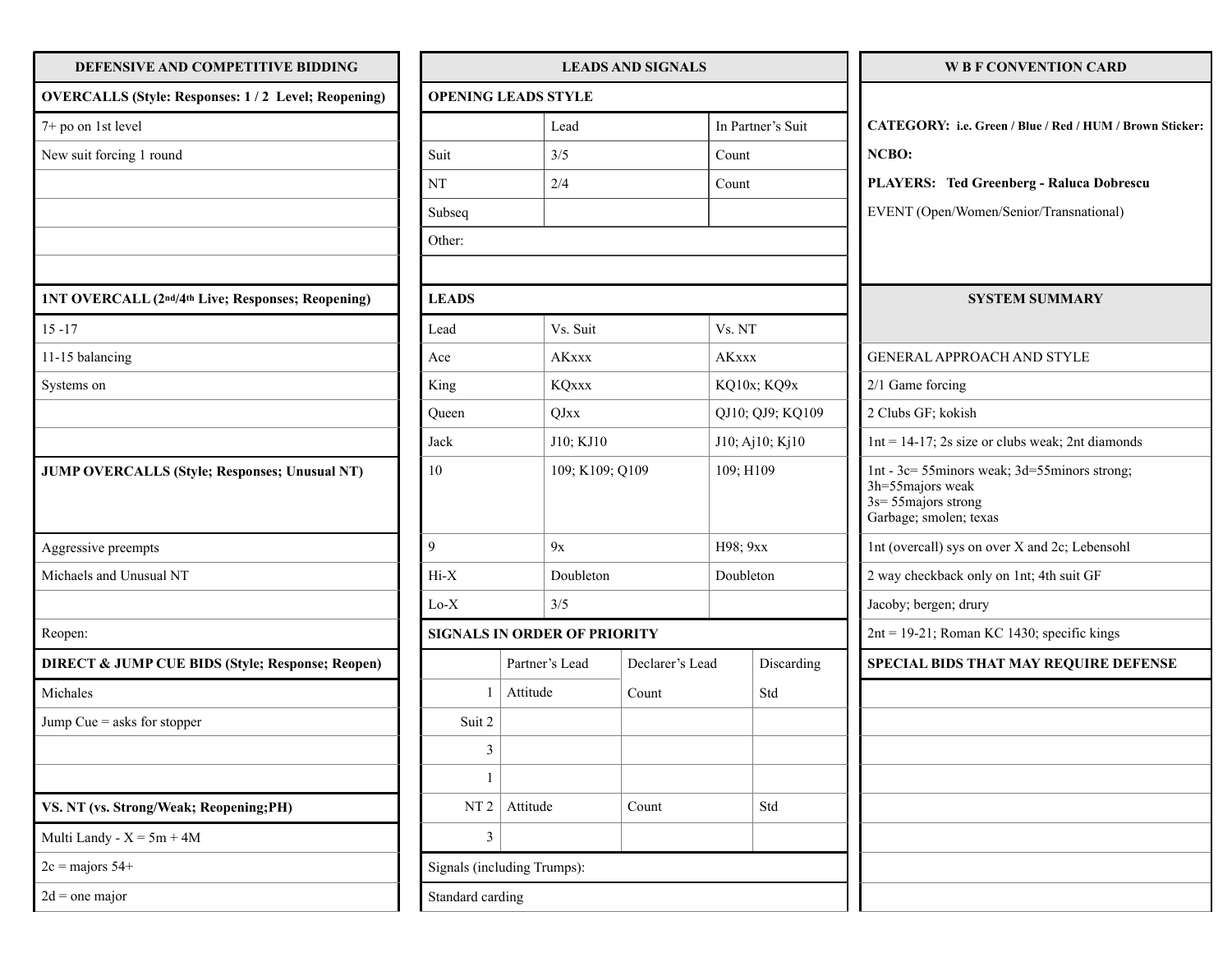| $2M = 5M + 4m$                                        |                                                      |                                  |
|-------------------------------------------------------|------------------------------------------------------|----------------------------------|
|                                                       | <b>DOUBLES</b>                                       |                                  |
|                                                       |                                                      |                                  |
| <b>VS.PREEMTS (Doubles; Cue-bids; Jumps; NT Bids)</b> | <b>TAKEOUT DOUBLES (Style; Responses; Reopening)</b> |                                  |
| $X =$ take out                                        | Aggressive TO doubles                                |                                  |
| Cuebid = aks for stopper                              |                                                      |                                  |
| $NT$ bids = natural                                   |                                                      |                                  |
| VS. ARTIFICIAL STRONG OPENINGS- i.e. 14 or 24         |                                                      | SPECIAL FORCING PASS SEQUENCES   |
|                                                       | SPECIAL, ARTIFICIAL & COMPETITIVE DBLS/RDLS          | No                               |
|                                                       |                                                      |                                  |
|                                                       |                                                      |                                  |
| <b>OVER OPPONENTS' TAKEOUT DOUBLE</b>                 |                                                      | <b>IMPORTANT NOTES</b>           |
| Systems on                                            |                                                      | Aggressive preempts white vs red |
|                                                       |                                                      |                                  |
|                                                       |                                                      | PSYCHICS: rare; 3rd seat         |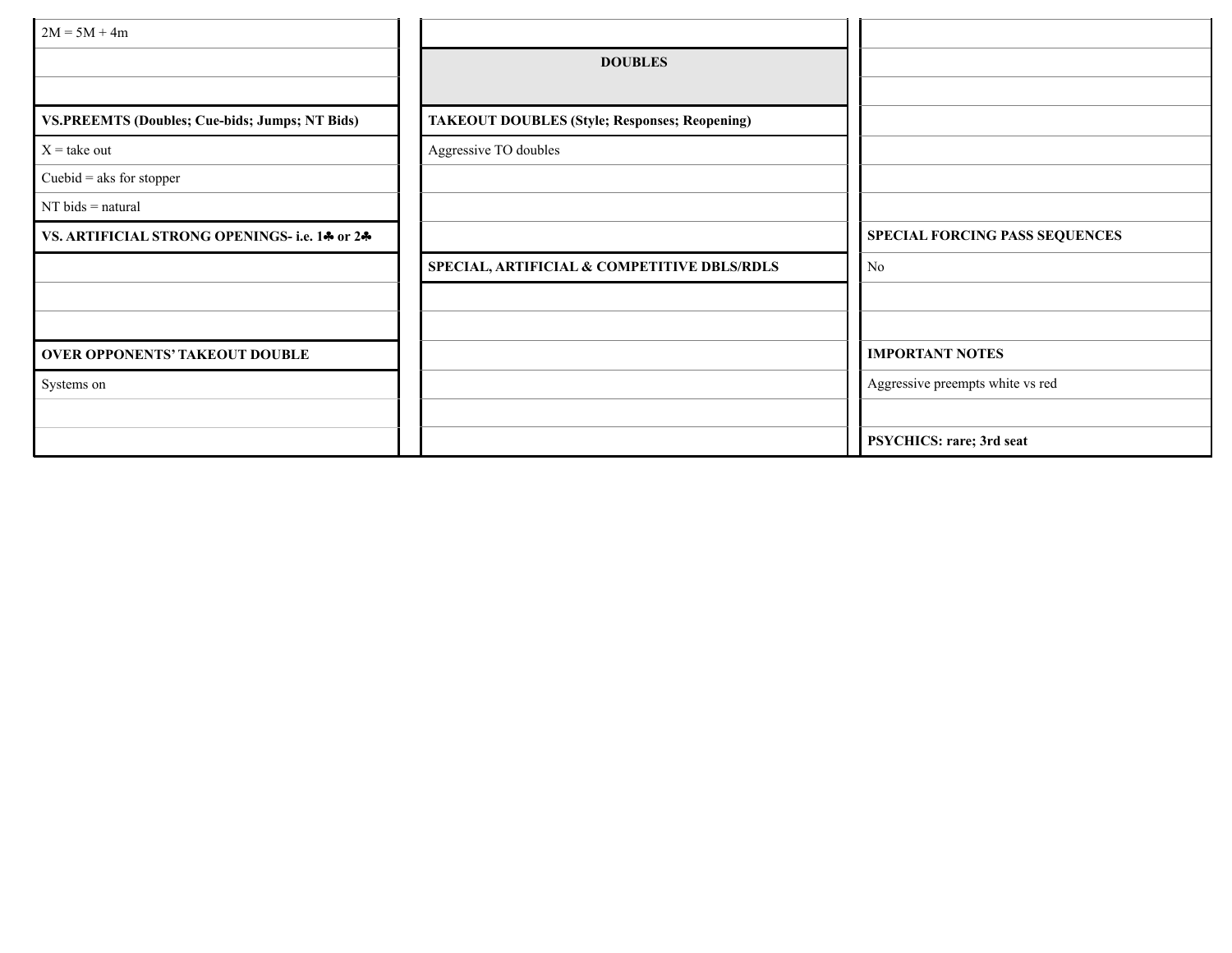| <b>OPEN</b>               | <b>TIC</b><br>$\mathbf K$ IF   | MIN.<br>NO.            | <b>NEG</b><br>. $DBL$   |                    |                                                                                                                                                          |                                   |                                                                  |
|---------------------------|--------------------------------|------------------------|-------------------------|--------------------|----------------------------------------------------------------------------------------------------------------------------------------------------------|-----------------------------------|------------------------------------------------------------------|
| $\mathbf{ING}\,$          | ${\bf AR}$<br>TIF<br>ICI<br>AL | OF<br>CAR<br><b>DS</b> | <b>THR</b><br>${\bf U}$ | <b>DESCRIPTION</b> | <b>RESPONSES</b>                                                                                                                                         | <b>SUBSEQUENT ACTION</b>          | <b>COMPETITIVE &amp;</b><br><b>PASSED HAND</b><br><b>BIDDING</b> |
| $1 -$                     |                                | $\mathbf{3}$           |                         |                    |                                                                                                                                                          |                                   |                                                                  |
|                           |                                |                        |                         | Best minor; 11+ po | Inverted minors                                                                                                                                          |                                   |                                                                  |
| $1\blacklozenge$          |                                | $\mathfrak{Z}$         |                         |                    |                                                                                                                                                          |                                   |                                                                  |
|                           |                                |                        |                         |                    |                                                                                                                                                          |                                   |                                                                  |
| 1                         |                                | $5\overline{)}$        |                         | $11+$ po           | 1nt F1; bergen raises; Jacoby; splinter                                                                                                                  |                                   |                                                                  |
|                           |                                |                        |                         |                    |                                                                                                                                                          |                                   |                                                                  |
| $1 \spadesuit$            |                                | $5\overline{)}$        |                         |                    |                                                                                                                                                          |                                   |                                                                  |
| $\ensuremath{\text{INT}}$ |                                |                        |                         | $14 - 17$          | stayman; transfers; 2s size or C; $2nt = d$<br>3c= 55minors weak; 3d=55minors strong;<br>3h=55majors weak; 3s= 55majors strong<br>Garbage; smolen; texas | Sys on over X and 2c<br>Lebensohl |                                                                  |
|                           |                                |                        |                         |                    |                                                                                                                                                          |                                   |                                                                  |
| $2 -$                     |                                | $\mathbf{0}$           |                         | 17+ game force     | Kokish                                                                                                                                                   |                                   |                                                                  |
|                           |                                |                        |                         |                    |                                                                                                                                                          |                                   |                                                                  |
| $ 2\bullet $              |                                | 6                      |                         | 5-10 po            | $2nt =$ feature; new suit forcing                                                                                                                        |                                   |                                                                  |
|                           |                                |                        |                         |                    |                                                                                                                                                          |                                   |                                                                  |
| $2\bullet$                |                                | 6                      |                         | 5-10 po            | $2nt =$ feature; new suit forcing                                                                                                                        |                                   |                                                                  |
|                           |                                |                        |                         |                    |                                                                                                                                                          |                                   |                                                                  |
| 2 <sub>0</sub>            |                                | 6                      |                         | 5 - 10 po          | $2nt =$ feature; new suit forcing                                                                                                                        |                                   |                                                                  |
|                           |                                |                        |                         |                    |                                                                                                                                                          |                                   |                                                                  |
| 2NT                       |                                |                        |                         | $19 - 21$          | stayman; transfers<br>3s transfer to 3nt on which $4c/d =$ natural and<br>$4M = 55$ minor and shows shortness                                            |                                   |                                                                  |
|                           |                                |                        |                         |                    |                                                                                                                                                          |                                   |                                                                  |
| $3 - 3$                   |                                | 6                      |                         |                    |                                                                                                                                                          |                                   |                                                                  |
| $3*$                      |                                | $7\phantom{.0}$        |                         |                    |                                                                                                                                                          |                                   |                                                                  |
| 3 <sup>4</sup>            |                                | $7\overline{ }$        |                         |                    |                                                                                                                                                          |                                   |                                                                  |
| $3^$                      |                                | $\tau$                 |                         |                    |                                                                                                                                                          |                                   |                                                                  |